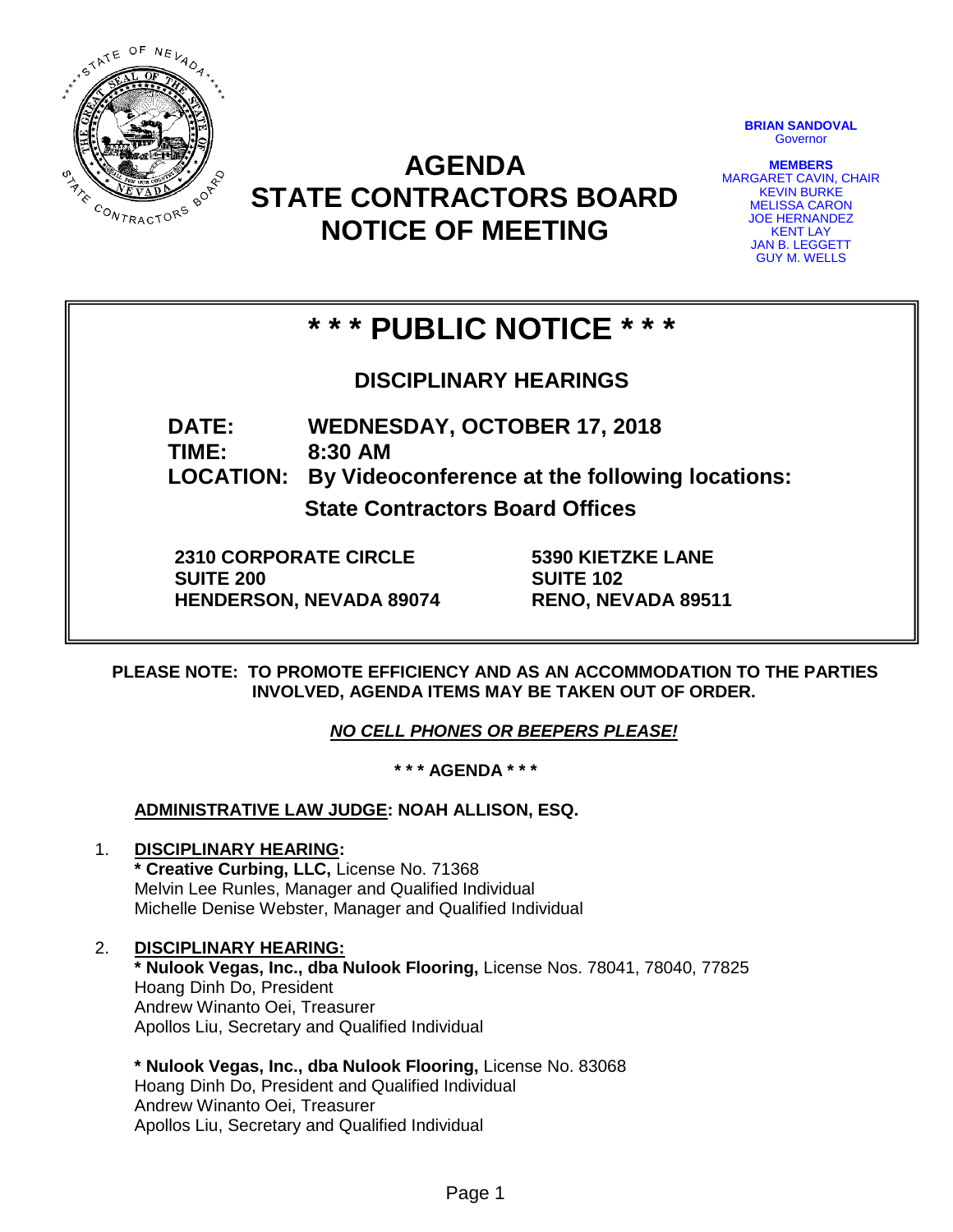### 3. **DISCIPLINARY HEARING:**

**\* Home Masters,** License Nos. 32797, 32799, 32801, 46308 Morton Maxwell Winer, President and Qualified Individual

**\* Home Masters,** License No. 73315A Morton Maxwell Winer, President and Qualified Individual Clarence Windel White, Qualified Individual

**\* Service Masters, Inc.,** License No. 81380 Morton Maxwell Winer, President and Qualified Individual Carmelito Awel Gutierrez, Director and Qualified Individual

**\* Service Masters, Inc.,** License No. 81380 Morton Maxwell Winer, President Carmelito Awel Gutierrez, Director

4. **DISCIPLINARY HEARING - DEFAULTS: a. \* Awesome Floors, Inc.,** License Nos. 71939, 59488 Thomas Duane Chisolm, President and Qualified Individual

## **b. \* Joseph Lee Carpenter, Owner, dba Vegas Sprinkler Specialists,** License No. 64088

**\*Denotes items on which action may occur.**

## **NOTICES POSTED AT THE FOLLOWING LOCATIONS**

NEVADA STATE CONTRACTORS BOARD – RENO NEVADA STATE CONTRACTORS BOARD – HENDERSON NEVADA STATE CONTRACTORS BOARD INTERNET - WEBSITE

> PASEO VERDE LIBRARY SAWYER STATE BUILDING CLARK COUNTY LIBRARY RENO CITY HALL WASHOE COUNTY COURT HOUSE SOUTH VALLEYS LIBRARY

## **PLEASE NOTE:**

- 1) Persons/facilities desiring copies of the board's agenda must submit their request in writing every six months.
- 2) With regard to any board meeting, it is possible that an amended notice will be published adding new items to the original agenda. Amended notices will be posted in accordance with the Open Meeting Law: however, they will not be mailed to individuals on the board's mailing list.
- 3) Members of the public who are disabled and require special accommodations or assistance at the meeting are requested to notify the board office in writing at 5390 Kietzke Lane, Suite 102, Reno, NV 89511 or by calling 775-688-1141 prior to the date of the meeting.
- 4) Pursuant to NRS 241.020(6), please take notice: (1) Items on the agenda may be taken out of order;